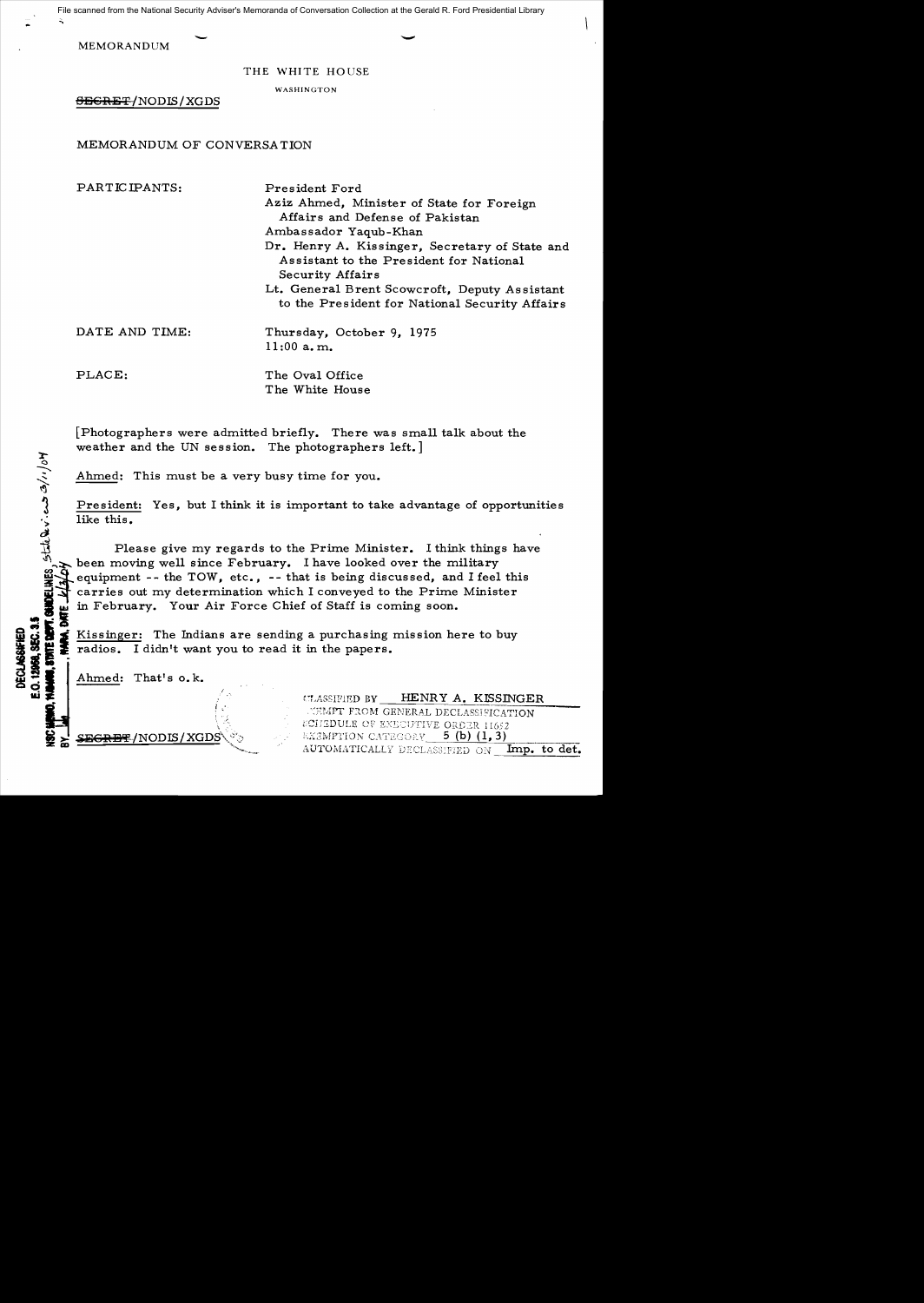#### $\overline{\text{SEGRBF}}$  /NOD IS / XGDS  $2.2$

President: What about recent developments in Bangladesh?

Ahmed: It is a useful development. The Bengalees are very emotional people.

President: Was there any warning?

Ahmed: None whatsoever. They have been sending messages they want to get closer to us. We are tellmg them to be cautious; we don't want to upset India or the Soviet Union. But there are no problems and things will move forward.

With India, there was a lot of noise when your arms policy changed. Indira is making noises about Pakistan being a threat and being surrounded on three sides -- by us, China and Diego Garcia. Much of this is just posturmg but we couldn't ignore it. Then came the emergency. We anticipated that would happen. But before and after we got hints from places like Australia and Japan that India might make a move against Kashmir this winter. Then came the emergency. But the rumors persisted. There isn't much we can do about it. We are grateful to Secretary Kissinger for his representation to the Soviet Union. About all we can do is build up our military. We wouldn't mind a conflict confined to Kashmir  $-$ - we would do  $\mathfrak{g}_k$ . But it wouldn't be restricted to Kashmir but would spread all down the border.

There still are vitriolic radio attacks against us. Our assessment is that if war happens -- and we think it will eventually  $\dots$ 

Kissinger: We are lucky the Indians are pacifists. [Laughter]

Ahmed: We think next time Afghanistan will join in. They kept out before - - and they claimed credit for it - - but we won't be so lucky a third time. Daoud is able but half-mad, cruel and ruthless. Things inside Afghanistan don't look too good.

President: Didn't I read about some governmental change in the last week or so?

Ahmed: I don't think so, but there is substantial opportunism. At one time Afghanistan indicated a willingness to talk with us and said they had no designs on our territory - - they only wanted the Pushtuns and Baluchis protected. He had agreed to come to Pakistan, but then one of our governors was killed by someone who fled to Afghanistan. We decided to ban

## SEGRET/NODIS/XGDS

...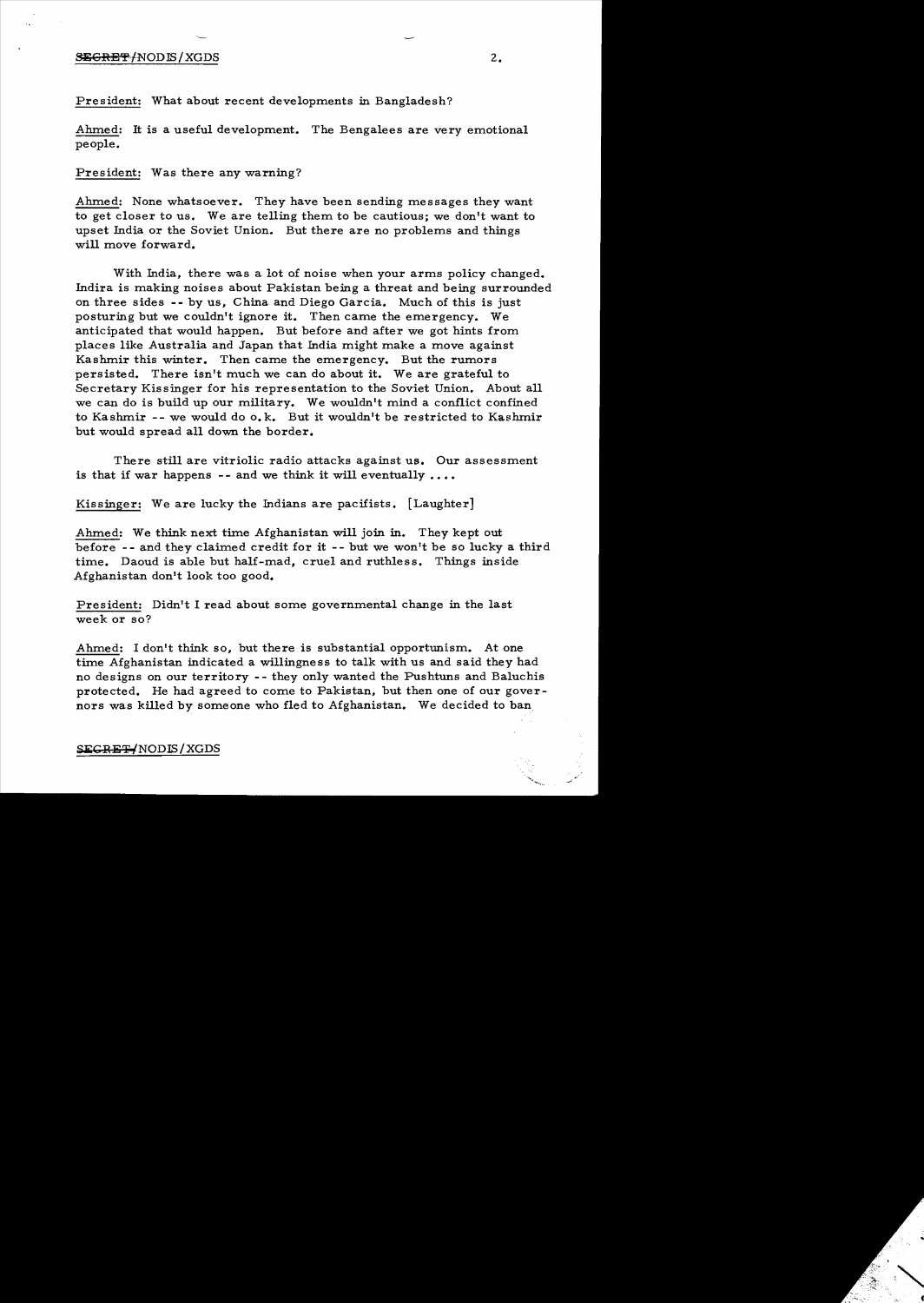#### $\overline{\text{SE}}$ GRET /NODIS/XGDS  $3.$

that party. It had been bad for years and this was the last straw. Afghanistan then refused to talk with us until the ban was lifted and the leaders released. We couldn't do that. The case is now before our Supreme Court. So we refused, and that is where we are now. We can't accept such demands.

We don't consider the Afghan threat serious, but coupled with the Indian one and supported by the Soviet Union, it is a serious problem. We hope to get some defensive equipment from you before then.

President: What would China do?

Ahmed: We asked them and they haven't really answered. They said we would have to talk at the appropriate time. I said that is not helpful. Our military need to plan and must know now, not if a war starts. <sup>H</sup> they are going to move, we have only about 30 days within which China could help; after that the Passes are closed.

Kissinger: The Indians agreed to put back into the formal note the term ''by peaceful means II which had been dropped from the earlier version.

Ahmed: Yes. They told us the same thing.

Kissinger: I think there isn't much chance of attacking you. I was worried about Bangladesh. What we might see is refugees from Bangladesh stimulated by India and then the Indians use the pretext of the refugees to intervene.

Ahmed: We told the Bengalees not to give them any pretext. To take care of the Hindus and not antagonize Indira or the Soviet Union.

The incalcuable. factor in the whole situation is the Soviet Union. Their strategy is inscrutable but we think their objectives are clear.

President: How would you characterize them?

Ahmed: The shortest way to the Gulf is through Pakistan. One way or another they want to get across and eventually to control the Gulf area. Iran has agreed to help us but they can be bypassed. They had been stalling but now are agreeing to fund some purchases. Without the Soviet green light, the Indians won't attack. The last time the Soviets did help India.

 $-$ <del>SECRET/</del>NODIS/XGDS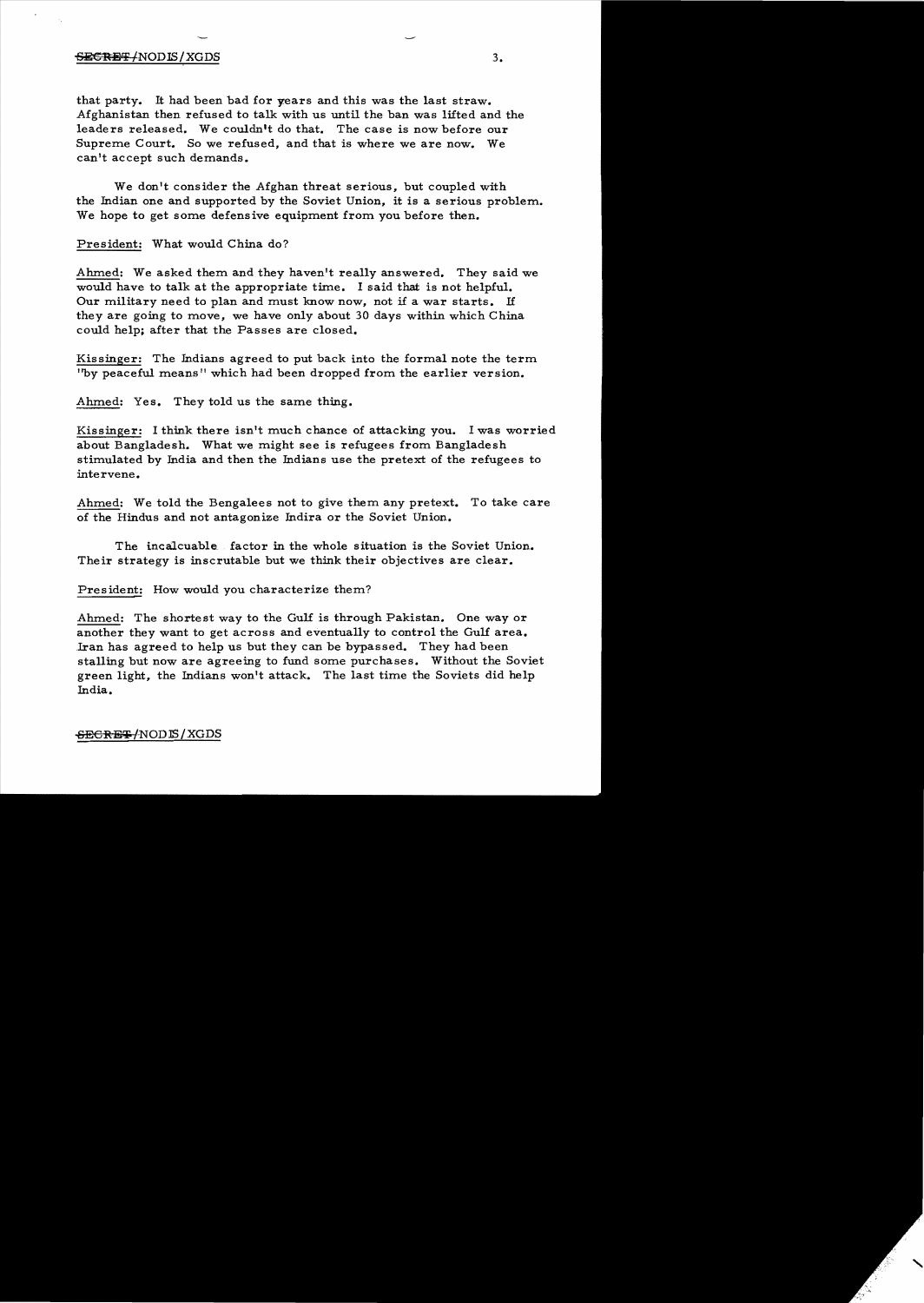## $S$ iis $GR$   $\overline{BF}$  /NODIS/XGDS  $4.$

Kissinger: With reconnaissance?

Ahmed: Yes, and actual help. During the night they would fly in, fire weapons and flee. So this is one problem. If you could help us and give us equipment from stocks and not make us wait 2-3 years. We know it is difficult, but we do need it right away.

President: You know, we do have a problem. Vietnam drew down our stocks badly but we'll do what we can.

Ahmed: Thank you. People tell us you are no longer interested in us and the region. We say that is wrong.

President: I can assure you it is.

Ahmed: On our economy, we have had bad breaks. We have had to drain the Tarbela Dam and this has cost us 2 million tons of grain. So we have jacked up our wheat deficit and think weill need **1.5** million tons from outside. You have been kind giving us 50, 000 tons, but anything you can do will be appreciated.

President: I have talked with Henry. We'll do what we can.

Ahmed: We appreciate your help and look forward to your visit at whatever time you come.

President: I am looking forward to it. I have a bad schedule for the foreseeable future, and I do have an election coming up, but I do want to visit when I can.

Ahmed: We understand. One other small point. We have to place commercial orders for some military things. I hope they won't be too hard on prices.



-<del>SECRET</del> /NODIS / XGDS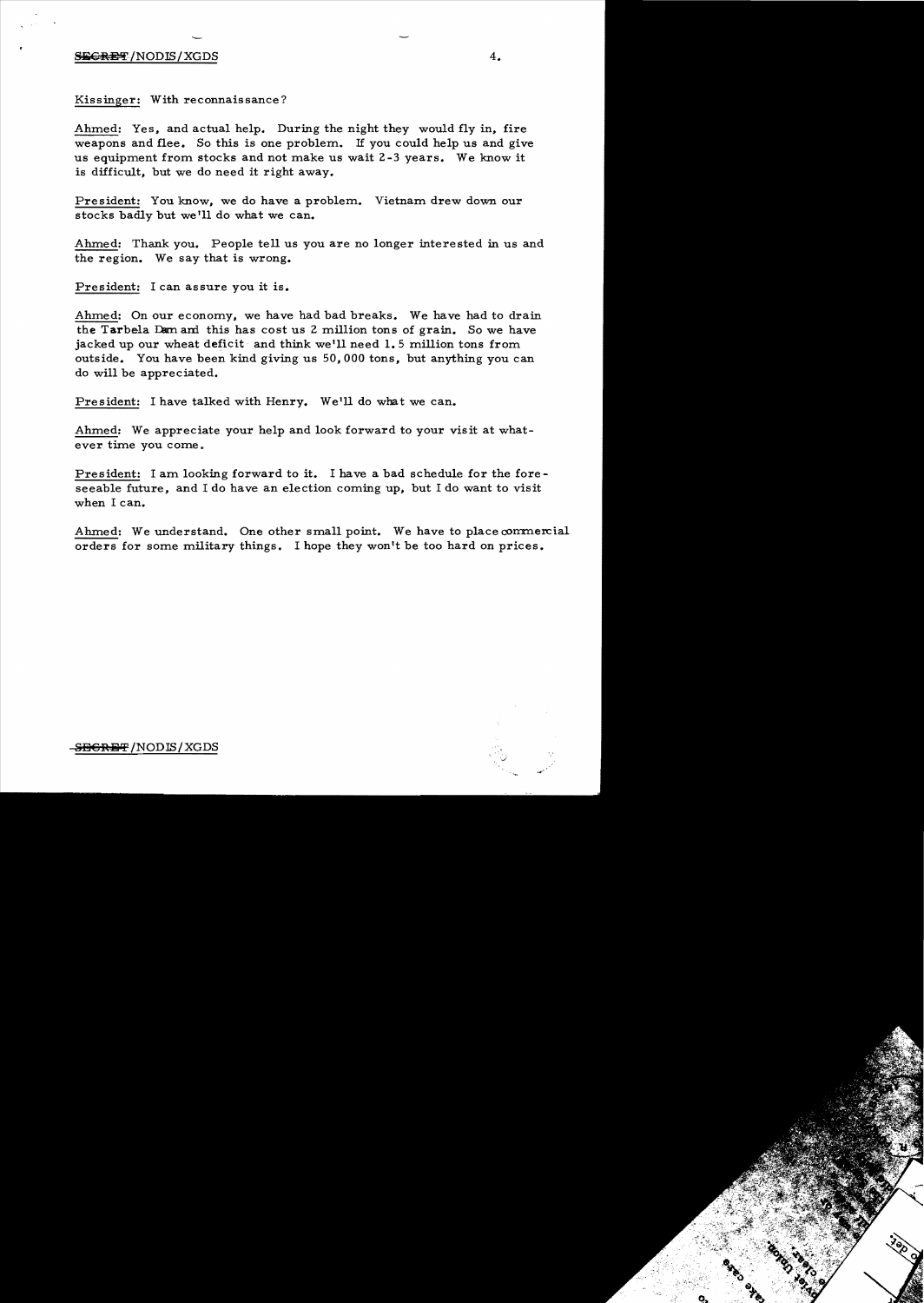P/Gziz ahmed/K/Yaput/han  $90J75$  //100 a.m. (Pussin) Suncell talk about wife + UN thesing (Pres and) AP Most la my broy trie for you Yes, hit grand it is important to the education of Jeshrantie like the Please quis impressando to PM, I think thing Unio tem commy well paine Feb - 8 hour looked abre surce with lying - Tour, etc. his hassed a I fut très conviction té des determinente entre els I cannyed à PM en Est. Vou A= 1g sig Komment une Rubins au gration au partis que man the townships  $4\sqrt{1-8}$  at ok. P What about New Daynts in Pary. A let te a valpel dégant. The Benyles. au way hastinich people Purs the ony waring A how whative, they lune sendly susy they arrith get close to me we telling the to be controns; me dont wont to export Jerhio or St. But the there was forts + things will made frivart. W/ grain, there was lot of write when you are potry clausyed redise wakes wasted about Pak buy a threat + buy surrounded on 3 seites - 20, PRC 1 Deigo Garnier, Unich& NSC MEMO, 11/2408, STATE DEPT. GUIDELINES State border 3/11/04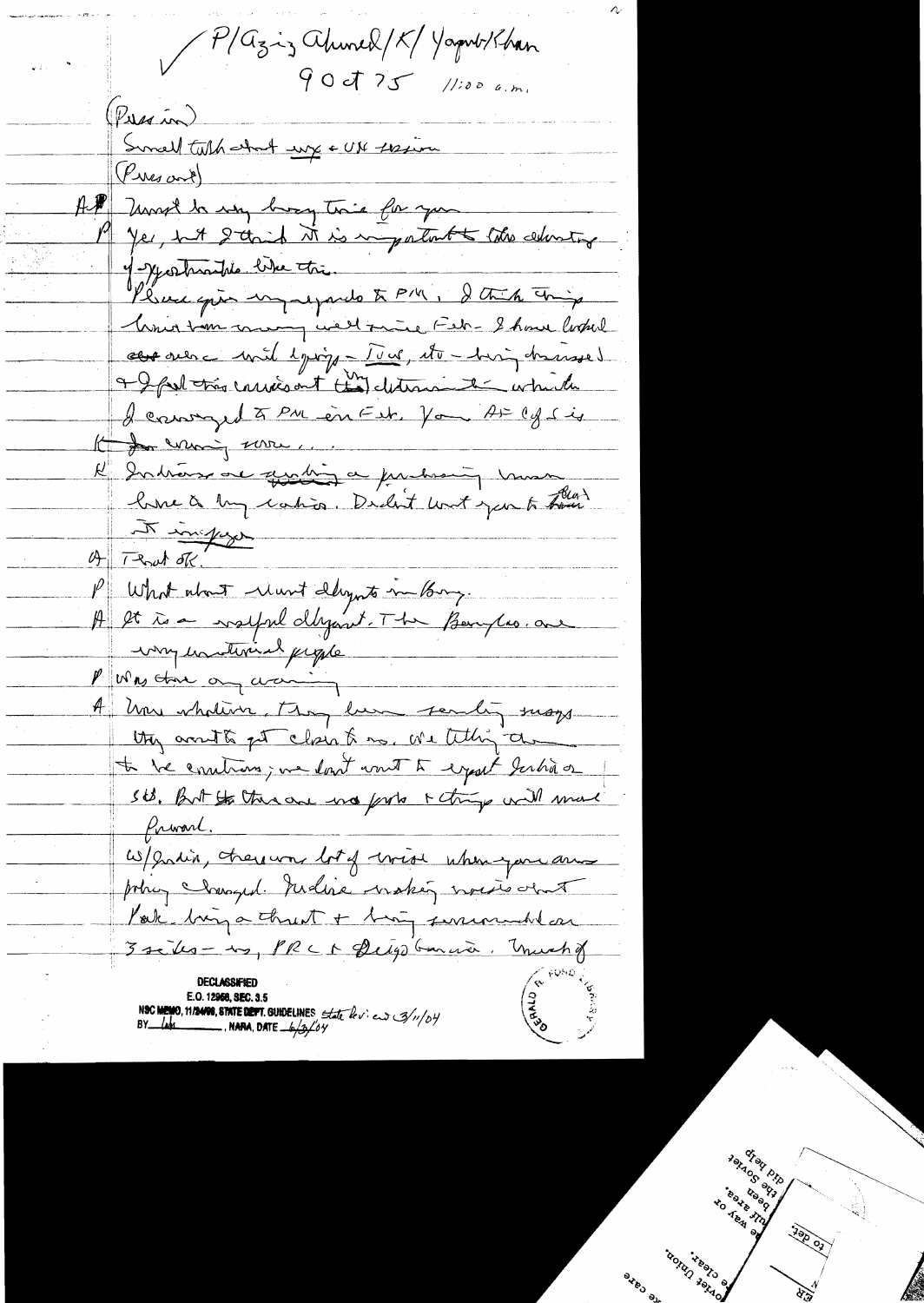This is just partnering but me containt you're it Thous came a truepamp. We anticipated that would trypen. But lespres upt are get trunts pour place titre conseil de trat buchin bring. But runnes pleasatel, Thou and un have und dont it. Grund & Her his reprentation to 5 U. Charloll we cando is build space weeking We wouldn't knowed a confluit inorganied to Kashmin-we would do ck - that it wouldn't los vatar til of Kaskunis but could Tyrrad all loume bada. Than perM <del>es intridu</del>i raisse attaches against au O in oppopenent is that if was briggers - F me Chrish it will even traily ... K hasten Indiana de janfrents (houghter) A We don't next time applien, will form in. Thoughout hope evenue cealit for it - but un wont the so truthag a 3 rd time, Davad is able but hay-mal, cried + institus. There wise the Opylon don't look très gave. P Dient du Nort son portal change me A Idon't think so, interes is substantial of pasting. Ot one time Of opmes undreated untingues to lath of not said had no designs on an territory - only until Protonnet Bulrahio protected. He had agreed to come to Pala, but those one of an governo was of hether by transace who ful to applion we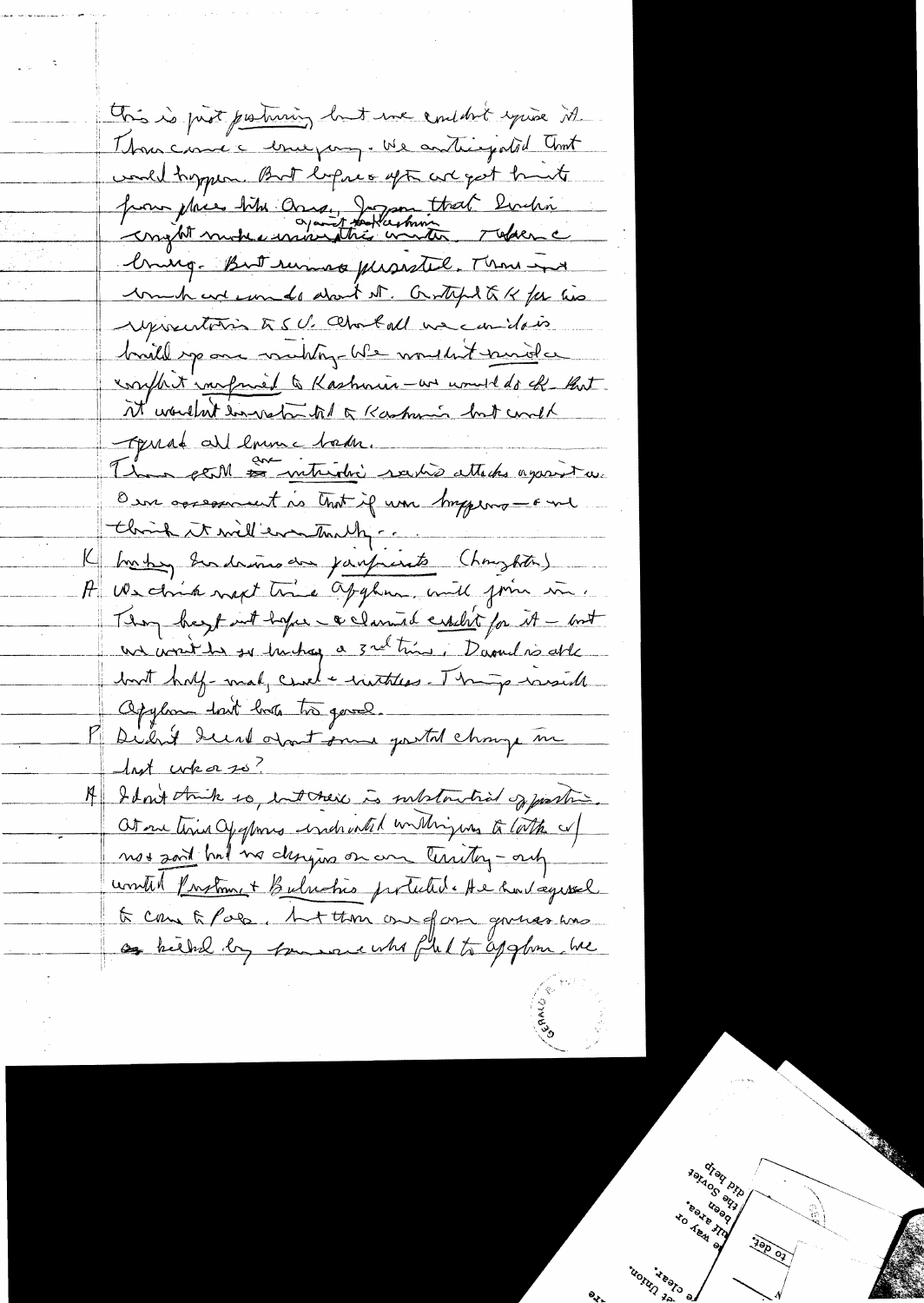decided to born that party. It has been but for years 8 this last strong, apapan them uproud to Talk w/tak no earles born Lefted + backer redevent We conslit bothout - the case is more lapse come Supreme Court. So un expresent & that is where and are mont, les catacupt par le demande. Ode dont inserter a afapointment serious, but emplod W/ c Intrance 6 toppearted by SC, Nt is a serious problem. We hope to get some els persons eggs Puter wetter de time A the US exclude them & they lumint work arominal. They Chat but halfful One munting need to felm + must know now, not if a was starts. If they are going to move we have and always so day w/in. which China could help - aptin that a Paradocus closest. Il The fording agree to put both with power had now an etal dropped from water main. H Yes, Tem Inder the four thing K Y Clomp therown woundelomme of certaching your I more consued aint Baryla, Whit is Invited to the Sie a futurt f crysys & withme. A West of a bangler with the give them any pretexts TD total care of a Hermelnes + vost embagainge durché  $\frac{1}{2}$ The uncelendate facture include set is su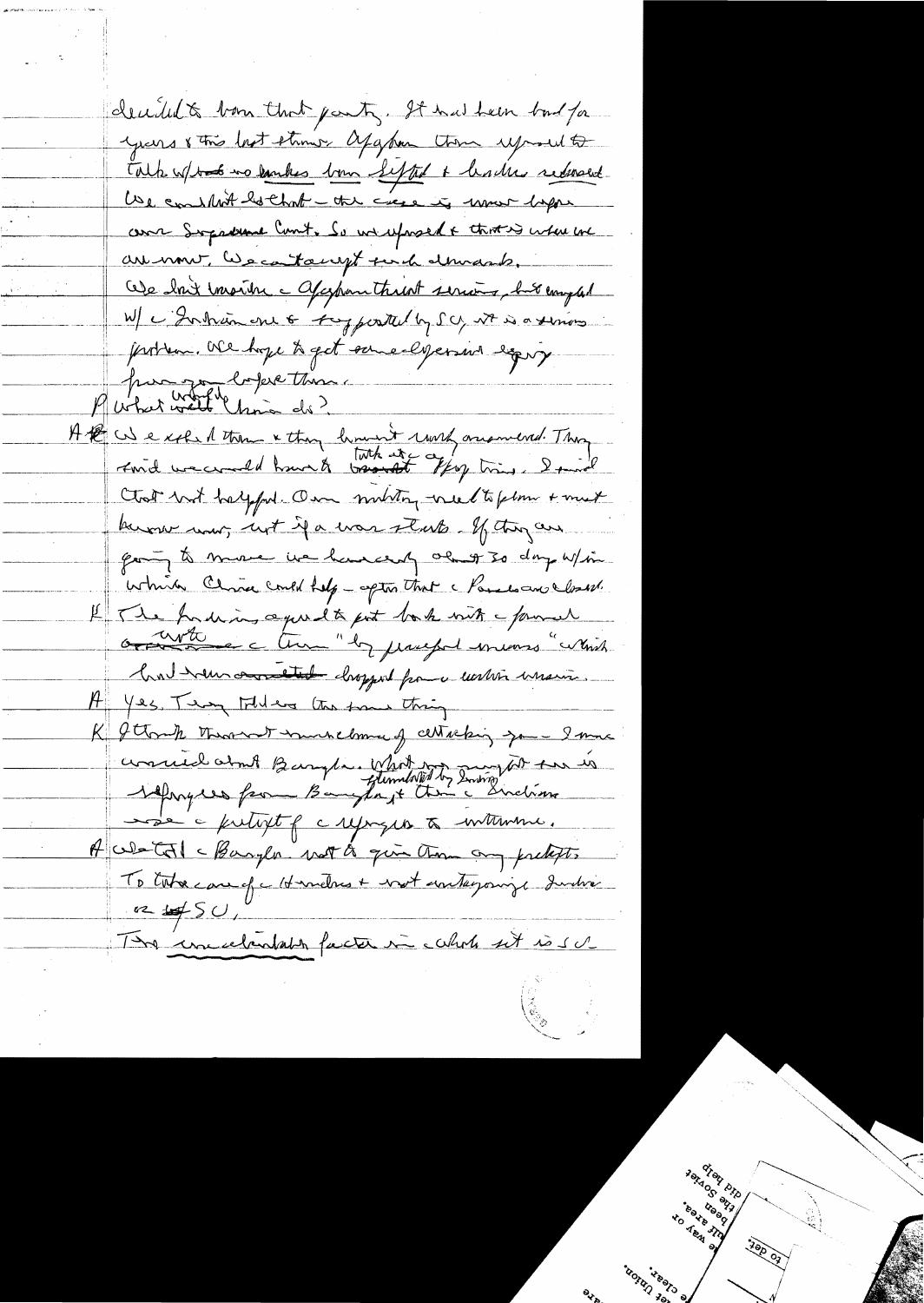Thosa struty à unsembler hour think this objective clin l'Aus Characterize à -? A Thompathet way to c Gulf is this Pork. One any a mother than won't kept aview & boat mother & satrak - finel area. Lean his oqueal & hill to but they can be p by passed. They had have stalling to but more and op very to fund some purchase. W/0 Samit qu'un bigbte, les lières want ottak. Look twie a Serve chil holy lunhin.  $K\omega/\omega$ con? A Jes a activel bey doing a mysil they would fin in fire copes & flee. So they is our port. of De couldholp us + qui us equip /m finite contenunt no won't 2-3 yes. We knownet dig, but we do need it light and, M Jon Rive, as detraneaport. VN cheer down am preto bomby but will do what we come H Thank you People When you welager unterstate min Mot crequan. We say that was I camacise jen it is, On emman, washing had but treng, It wo had to having Tarbelle damn + this has cost no 2 mil the of grain. So we have ja tud ug an about depois + think well week! 5 mil tous far contraites que bun huid puis es 50000 tous, me un thing for counts will be appelled P flore with we well all what we can